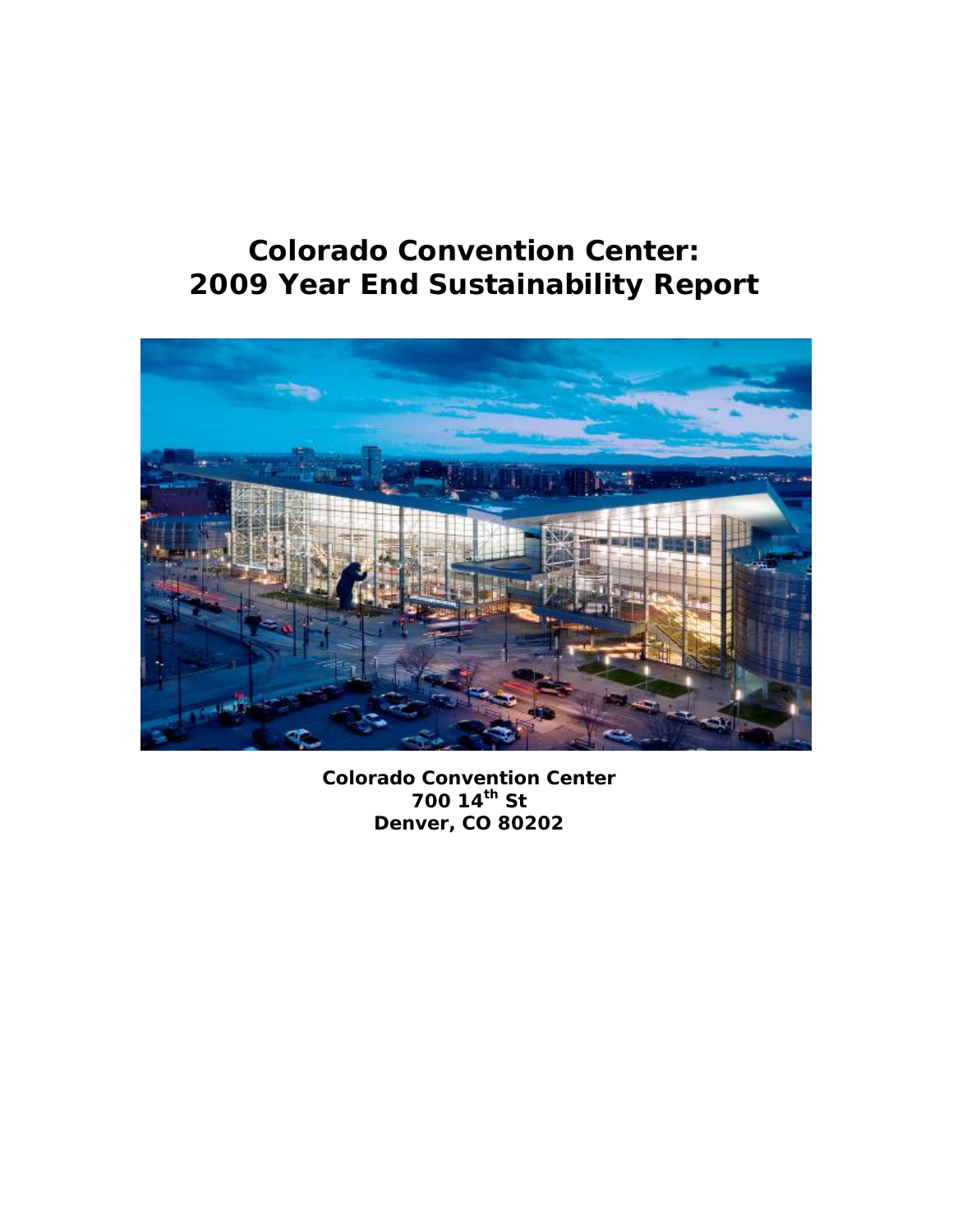### **Executive Summary**

The sustainability measures implemented at the Colorado Convention Center have generated \$1,060,015 in energy savings during the 12 month period from December of 2008 through November of 2009. These energy savings resulted in a 26% reduction in greenhouse gas emissions. The Convention Center also achieved a \$25,221 savings in water usage. Tracking purchasing during a short period in the year 2009 showed that on average, 64% of the Colorado Convention Center's purchases, by cost, are considered sustainable. The diversion of waste was also closely documented, showing an overall diversion rate of 43% due to recycling, composting, and donation efforts. These sustainability efforts generated an increase in publicity for the Convention Center as a premiere green meetings venue.

### **Table of Contents Page**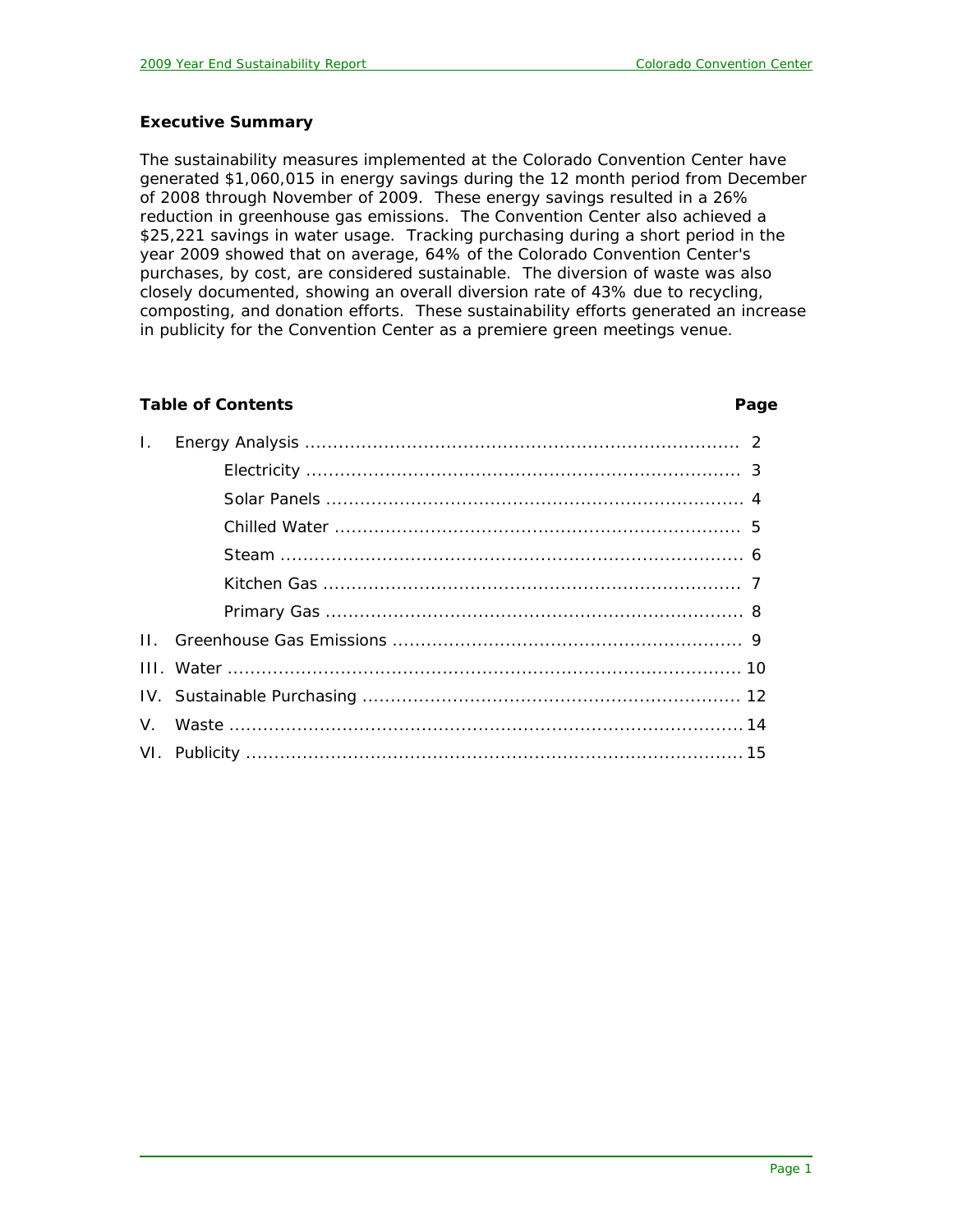# **I. Energy Analysis**

Sustainable management strategies produced a 29% decrease in energy usage in 2009 in comparison to 2008, which resulted in \$1,060,015 in utility savings. This is a direct result of the Convention Center's sustainable energy policies. According to Energy Star, the Colorado Convention Center is currently 27% more efficient than the national average convention center.

# • **Energy Usage by Type**

The table below summarizes the Convention Center's overall energy usage, with thousand-British thermal units (kBtu) serving as an equalizing factor between the different energy types. The Convention Center reduced its overall energy usage by 50,256,123 kBtu in 2009 as compared to 2008.

|                      | 2008        |            | 2009        |            |
|----------------------|-------------|------------|-------------|------------|
| <b>Type</b>          | kBtu        | % of Total | kBtu        | % of Total |
| Electricity          | 85,531,678  | 48.7%      | 62,995,732  | 50.3%      |
| <b>Chilled Water</b> | 41,389,212  | 23.6%      | 22,928,028  | 18.3%      |
| Steam                | 44,274,229  | 25.2%      | 34,630,937  | 27.7%      |
| Natural Gas          | 4,286,400   | 2.4%       | 4,670,700   | 3.7%       |
| Totals:              | 175,481,520 | kBtu       | 125,225,397 | kBtu       |

*Energy Usage by Type, 2008-2009* 

As illustrated by the table above, electricity represents the largest percentage of energy use across both years, consistently representing approximately 50% of the total kBtu. District steam comes in second with 25-27% of the total energy usage, followed closely by chilled water at 18-23%. Natural gas represents the smallest percentage of total energy use at 2-4%.

# • **Savings by Energy Type**

The largest savings were seen in electricity consumption reduction, with an overall savings of \$500,210. Reduction in chilled water consumption yielded the second largest savings, with a total of \$364,513, followed by steam at a savings of \$197,790, kitchen gas at a savings of \$208, followed lastly by an increase in gas consumption measured by the primary meter, with an additional cost of \$2,705 over 2008.

| Category                              | <b>Revenue</b> | 2009 Avg. Cost  |
|---------------------------------------|----------------|-----------------|
| Electricity                           | \$500,210      | \$0.08/kWh      |
| (Xcel Energy & solar panels combined) |                |                 |
| <b>Chilled Water</b>                  | \$364,513      | \$0.24/ton-hour |
| Steam                                 | \$197,790      | \$22.13/Klbs    |
| Kitchen Gas                           | \$208          | \$1.14/therm    |
| Primary Gas                           | (\$2,705)      | \$0.67/therm    |
| Total:                                | \$1,060,015    |                 |

*Savings by Energy Type, 2009*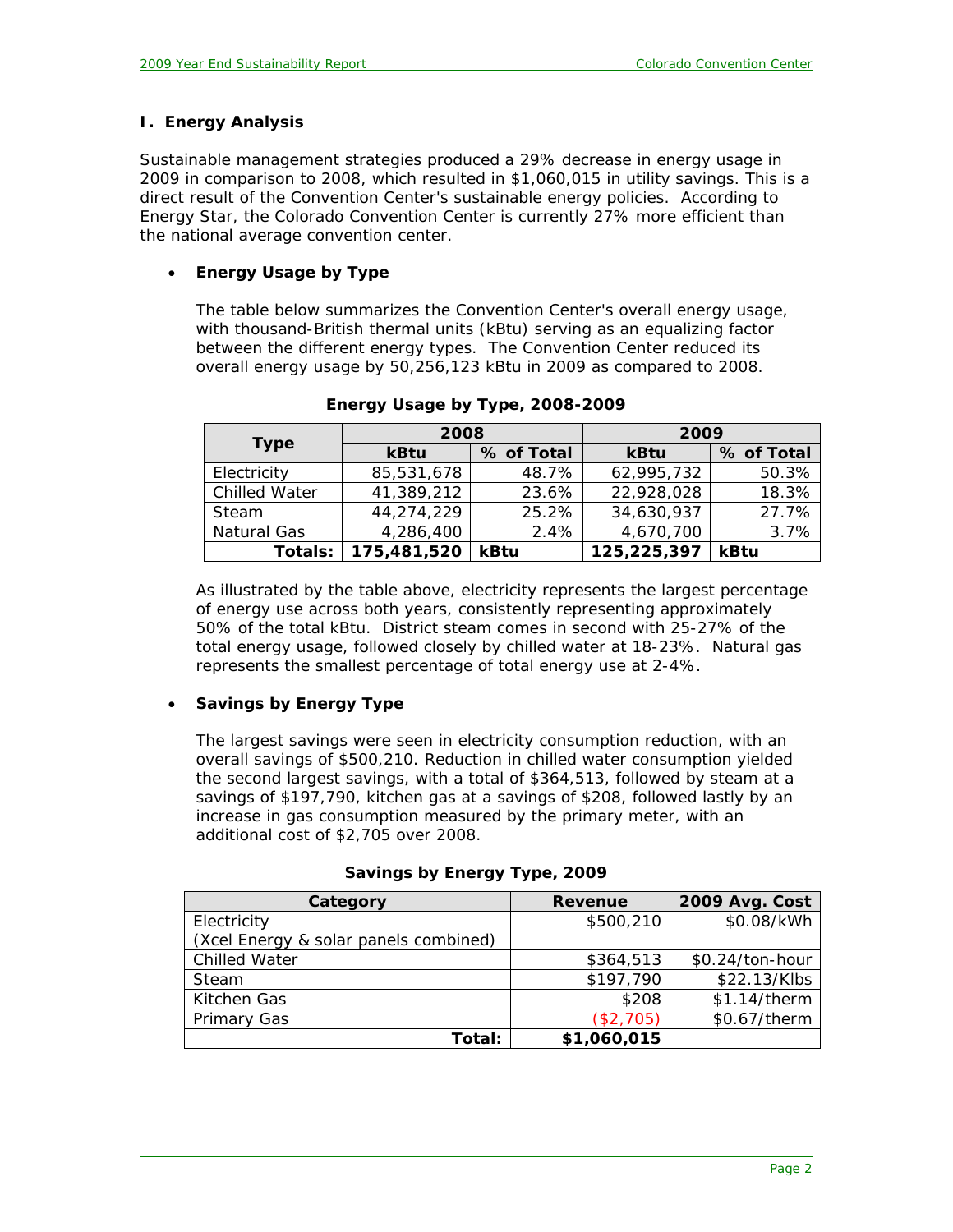# • **Electricity**

The Convention Center used 26.4% less electricity in 2009 in comparison to 2008. Based on an average \$.08/kWh cost of electricity in 2009, this reduction in electricity usage represents a savings of \$500,210. The total number of kWh consumed in 2009 from both Xcel Energy and the rooftop solar panels was down by 6,604,908 kWh from 2008.

|                    | 2008        |           | 2009        |          |          |
|--------------------|-------------|-----------|-------------|----------|----------|
| <b>Description</b> | <b>Xcel</b> | Solar     | <b>Xcel</b> | Solar    | % Change |
| Average kWh        | \$.087      | \$.090    | \$.076      | \$.089   | $-11.3%$ |
| Cost               |             |           |             |          |          |
| <b>Total kWh</b>   | 25,063,093  | 4,808     | 18,079,233  | 383,760  | $-26.4%$ |
|                    |             | (1 month) |             | (1 year) |          |
| Avg. kWh/mo.       | 2,088,591   | 4,808     | 1,506,603   | 31,980   | $-26.4%$ |
| Monthly data:      |             |           |             |          |          |
| Dec kWh            | 1,419,338   |           | 1,447,106   | 14,559   | 3.4%     |
| Jan kWh            | 1,958,576   |           | 1,859,914   | 18,685   | $-3.8%$  |
| Feb kWh            | 1,783,791   |           | 1,636,271   | 28,386   | $-6.3%$  |
| Mar kWh            | 1,986,235   |           | 1,563,019   | 33,281   | $-19.0%$ |
| Apr kWh            | 1,778,327   |           | 1,575,825   | 32,956   | $-8.9%$  |
| May kWh            | 1,733,020   |           | 1,438,909   | 43,030   | $-14.5%$ |
| Jun kWh            | 2,311,609   |           | 1,243,558   | 42,841   | $-44.3%$ |
| Jul kWh            | 2,856,800   |           | 1,452,042   | 43,569   | $-48.0%$ |
| Aug kWh            | 3,034,454   |           | 1,239,477   | 45,938   | $-58.1%$ |
| Sep kWh            | 2,345,700   |           | 1,411,323   | 35,988   | $-38.6%$ |
| Oct kWh            | 2,140,328   |           | 1,783,077   | 24,010   | $-15.8%$ |
| Nov kWh            | 1,714,915   | $4,808*$  | 1,428,712   | 20,517   | $-16.1%$ |

*\*The solar panels were installed in November of 2008, which explains the lack of data prior to this date.* 

As illustrated by the table, the largest savings came in the months of June through September, with an average 47% reduction in electricity use.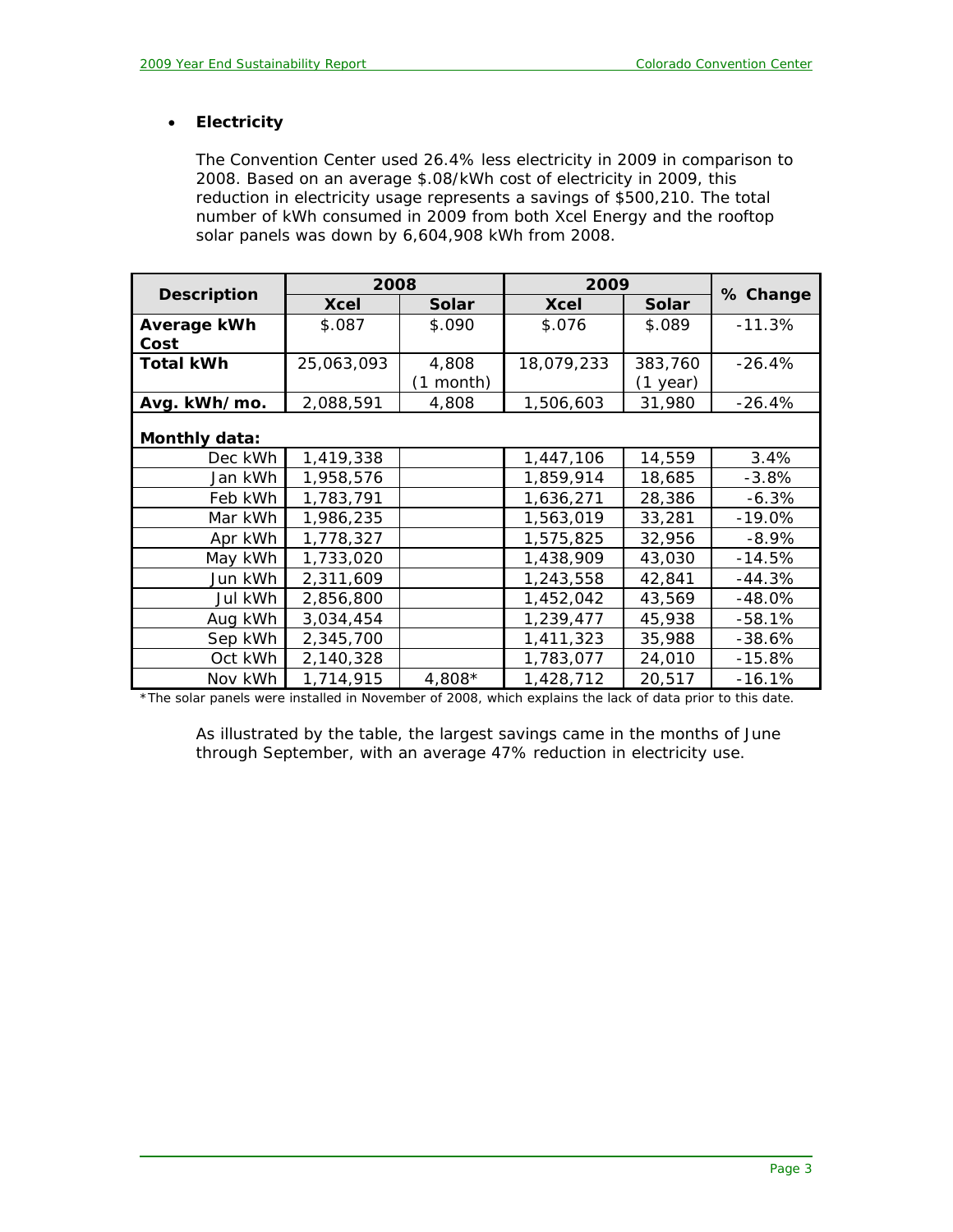

**Electricity Comparison**

### • **Solar Panels**

The rooftop solar panels on the Colorado Convention Center generated 383,760 kilowatt-hours (kWh) of electricity in the year 2009. This saved the equivalent of 282 metric tons (MtCO2e) of carbon dioxide emissions as compared to conventionally produced electricity, which equates to the CO2 emissions of the following:

- o Saving 31,676 gallons of gasoline
- o Saving 655 barrels of oil
- o Planting 7,067 trees
- o Taking 53 cars off the road for a year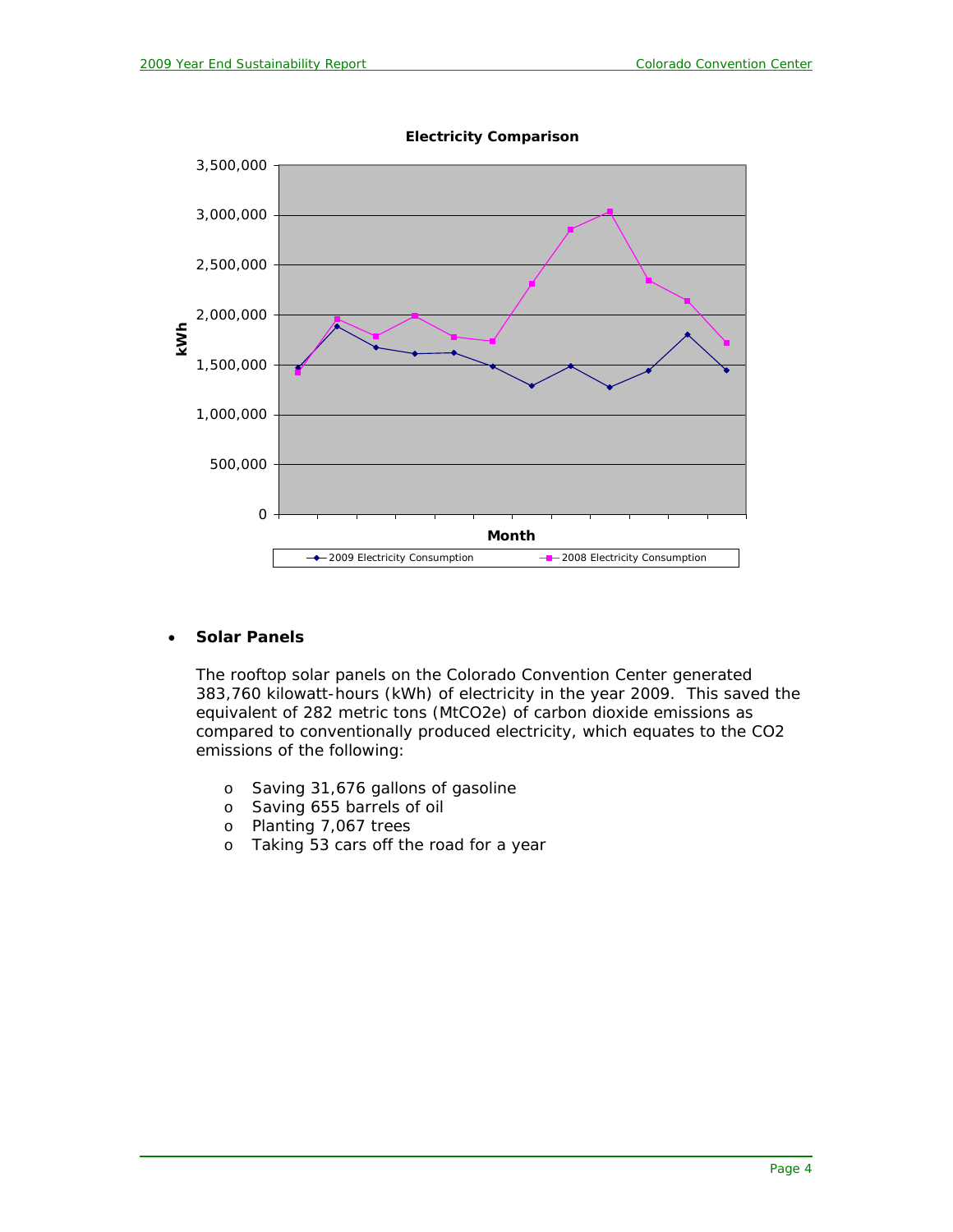# • **Chilled Water**

The Convention Center used 44.6% less chilled water in 2009 in comparison to 2008. Based on an average \$0.24 per ton-hour cost of chilled water in 2009, this reduction represents a savings of \$364,513. The amount of chilled water used in 2009 was down by 1,538,432 ton-hours from 2008.

| <b>Description</b>               | 2008      | 2009      | % Change |
|----------------------------------|-----------|-----------|----------|
| <b>Average ton-hours</b><br>Cost | \$0.17    | \$0.24    | 38.0%    |
| <b>Total ton-hours</b>           | 3,449,101 | 1,910,669 | $-44.6%$ |
| Avg. ton-hours/mo.               | 287,425   | 159,222   | $-44.6%$ |
| <b>Monthly data:</b>             |           |           |          |
| Dec ton-hours                    | 41,401    | 31,535    | $-23.8%$ |
| Jan ton-hours                    | 121,525   | 54,363    | $-55.3%$ |
| Feb ton-hours                    | 148,278   | 57,870    | $-61.0%$ |
| Mar ton-hours                    | 137,767   | 91,834    | $-33.3%$ |
| Apr ton-hours                    | 201,351   | 99,090    | $-50.8%$ |
| May ton-hours                    | 294,101   | 244,234   | $-17.0%$ |
| Jun ton-hours                    | 480,281   | 226,484   | $-52.8%$ |
| Jul ton-hours                    | 648,379   | 431,295   | $-33.5%$ |
| Aug ton-hours                    | 682,964   | 303,891   | $-55.5%$ |
| Sep ton-hours                    | 396,777   | 229,211   | $-42.2%$ |
| Oct ton-hours                    | 207,782   | 75,232    | $-63.8%$ |
| Nov ton-hours                    | 88,495    | 65,630    | $-25.8%$ |

#### **Chilled Water Comparison**

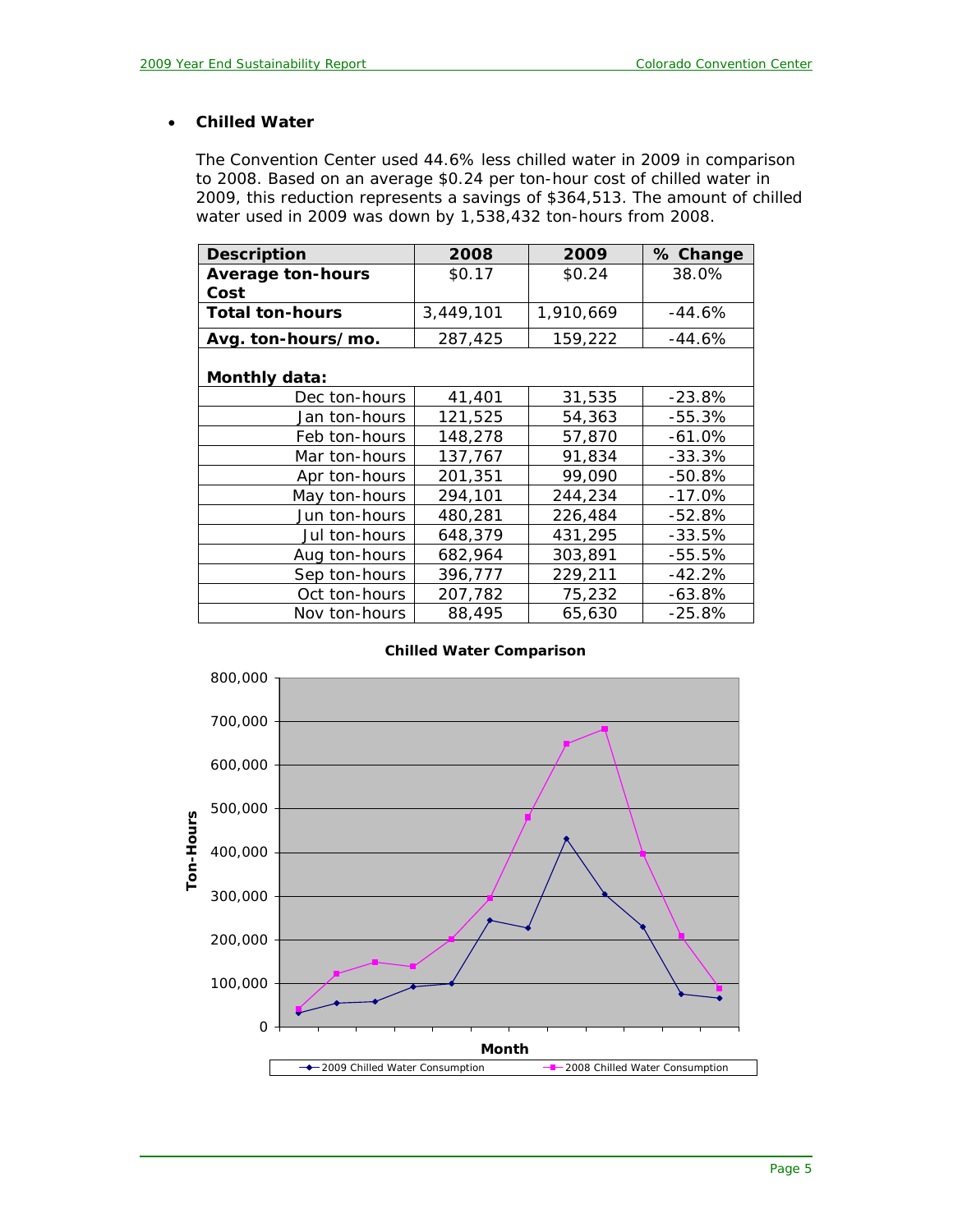#### • **Steam**

The Convention Center used 21.8% less steam in 2009 in comparison to 2008. Based on an average price of \$22.13/Klb. of steam in 2009, this reduction represents a savings of \$197,790. The amount of steam used in 2009 was down by 8,937 Klbs. from 2008.

| <b>Description</b>       | 2008    | 2009    | % Change |
|--------------------------|---------|---------|----------|
| <b>Average Klbs Cost</b> | \$19.61 | \$22.13 | 12.9%    |
| <b>Total Klbs</b>        | 41,033  | 32,095  | $-21.8%$ |
| Avg. Klbs/mo.            | 3,419   | 2,675   | $-21.8%$ |
| Monthly data:            |         |         |          |
| Dec Klbs                 | 6,749   | 5,932   | $-12.1%$ |
| Jan Klbs                 | 7,619   | 5,083   | $-33.3%$ |
| Feb Klbs                 | 7,275   | 4,270   | $-41.3%$ |
| Mar Klbs                 | 4,490   | 3,365   | $-25.1%$ |
| Apr Klbs                 | 3,475   | 3,144   | $-9.5%$  |
| May Klbs                 | 1,616   | 1,289   | $-20.2%$ |
| Jun Klbs                 | 1,044   | 438     | $-58.1%$ |
| Jul Klbs                 | 425     | 418     | $-1.7%$  |
| Aug Klbs                 | 1,106   | 264     | $-76.1%$ |
| Sep Klbs                 | 1,302   | 769     | $-40.9%$ |
| Oct Klbs                 | 2,579   | 3,339   | 29.5%    |
| Nov Klbs                 | 3,352   | 3,785   | 12.9%    |



#### **Steam Comparison**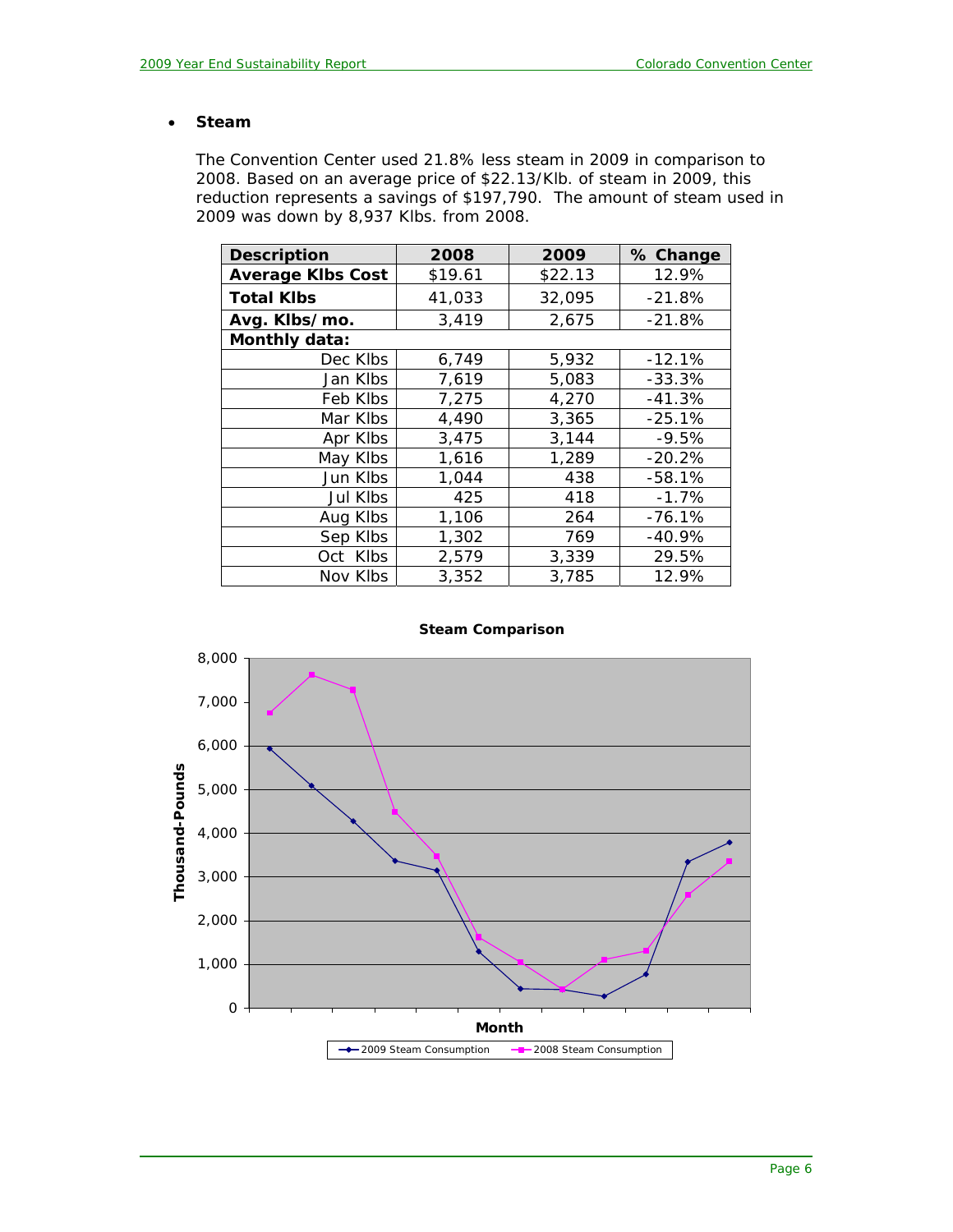# • **Kitchen Gas**

The Convention Center has two natural gas meters on the property, one of which is used to measure the gas used in the kitchen. The kitchen gas use was 24.1% less in 2009 compared to 2008. Based on an average price of \$1.14 per therm in 2009, this reduction represents a savings of \$208. The amount of natural gas used in the kitchen in 2009 was down by 183 therms from 2008.

| <b>Description</b>        | 2008   | 2009   | % Change |
|---------------------------|--------|--------|----------|
| <b>Average therm Cost</b> | \$1.21 | \$1.14 | $-6.5%$  |
| <b>Total therms</b>       | 761    | 578    | $-24.1%$ |
| Avg. therms/mo.           | 63     | 48     | $-24.1%$ |
| Monthly data:             |        |        |          |
| Dec therms                | 92     | 149    | 62.0%    |
| Jan therms                | 94     | 62     | $-34.0%$ |
| Feb therms                | 69     | 101    | 46.4%    |
| Mar therms                | 60     | 57     | $-5.0%$  |
| Apr therms                | 111    | 21     | $-81.1%$ |
| May therms                | 50     | 21     | $-58.0%$ |
| Jun therms                | 47     | 35     | $-25.5%$ |
| Jul therms                | 44     | 9      | $-79.6%$ |
| Aug therms                | 48     | 15     | $-68.8%$ |
| Sep therms                | 41     | 67     | 63.4%    |
| Oct therms                | 4      | 23     | 475.0%   |
| Nov therms                | 101    | 18     | $-82.2%$ |



#### **Kitchen Gas Comparison**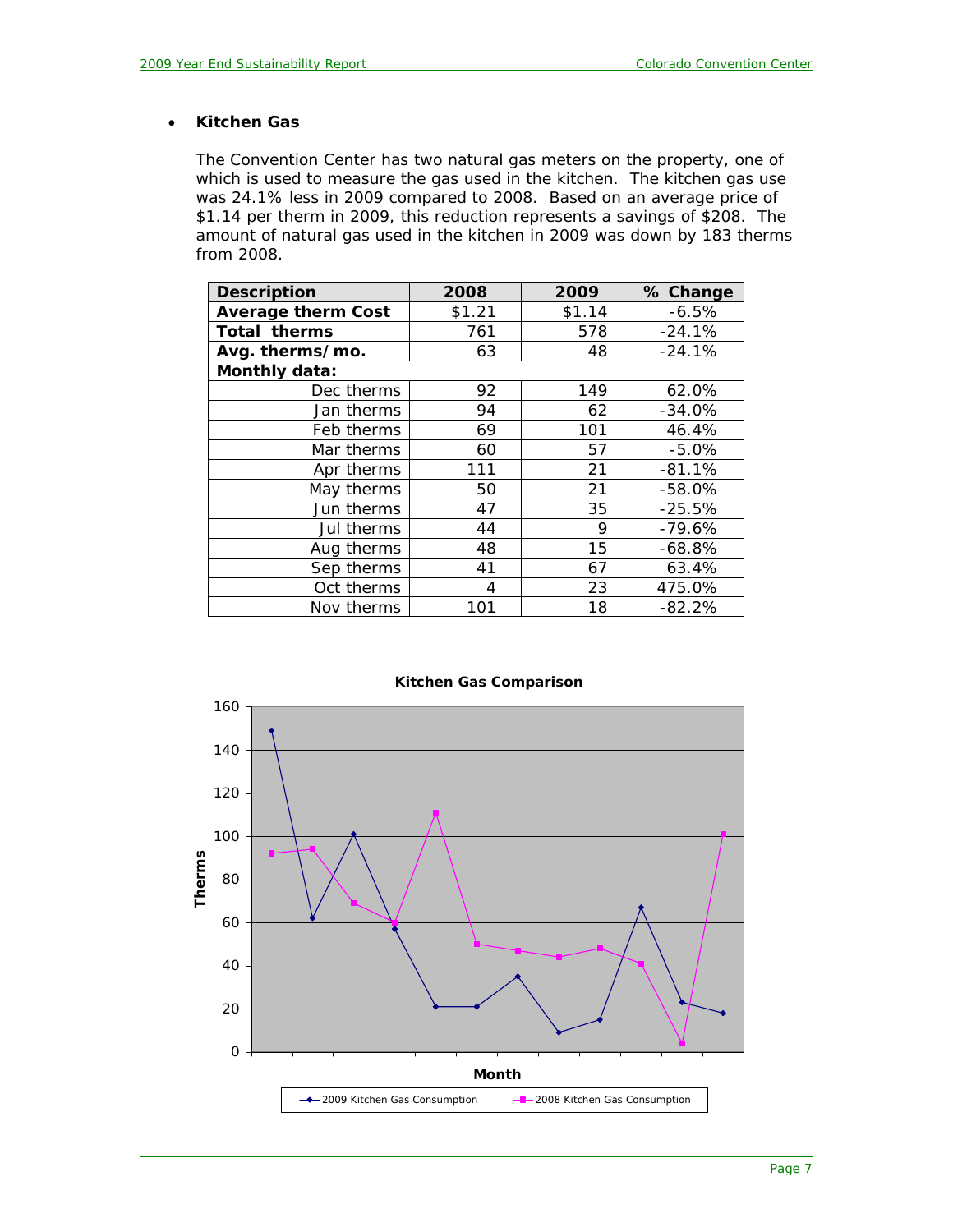#### • **Primary Gas**

The remaining natural gas meter (called the "primary gas" meter) at the Convention Center measures the amount of gas used for a small number of hot water heaters and various shows. The Convention Center saw an increase in primary gas consumption of 9.6% in 2009 compared to 2008. Based on an average price of \$0.67 per therm in 2009, this increase represents an additional cost of \$2,705. The amount of primary gas used in 2009 was up by 4,026 therms from 2008, due mainly to a higher usage in March, April, and October.

| <b>Description</b>        | 2008   | 2009   | % Change |
|---------------------------|--------|--------|----------|
| <b>Average therm Cost</b> | \$0.61 | \$0.67 | 9.8%     |
| <b>Total therms</b>       | 42,103 | 46,129 | 9.6%     |
| Avg. therms/mo.           | 3,509  | 3,844  | 9.6%     |
| Monthly data:             |        |        |          |
| Dec therms                | 5,858  | 4,986  | $-14.9%$ |
| Jan therms                | 7,956  | 5,979  | $-24.9%$ |
| Feb therms                | 7,102  | 5,536  | $-22.1%$ |
| Mar therms                | 1,495  | 4,586  | 206.8%   |
| Apr therms                | 1,634  | 4,499  | 175.3%   |
| May therms                | 2,936  | 2,385  | $-18.8%$ |
| Jun therms                | 2,164  | 1,464  | $-32.4%$ |
| Jul therms                | 1,976  | 1,755  | $-11.2%$ |
| Aug therms                | 991    | 1,731  | 74.7%    |
| Sep therms                | 2,021  | 1,742  | $-13.8%$ |
| Oct therms                | 1,874  | 6,004  | 220.4%   |
| Nov therms                | 6,096  | 5,462  | $-10.4%$ |



#### **Primary Gas Comparison**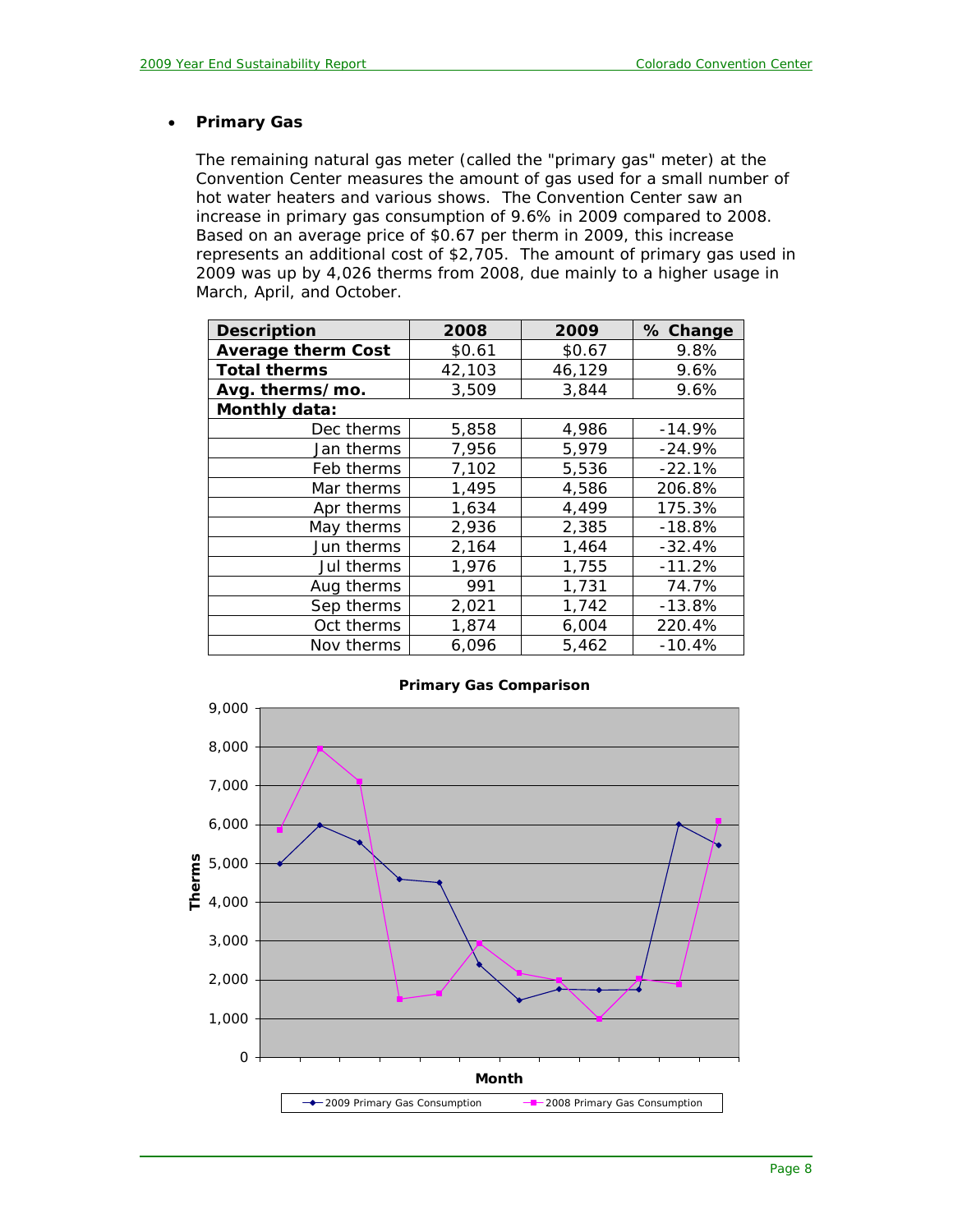### **II. Greenhouse Gas Emissions**

Due to the energy saved in 2009, the Colorado Convention Center reduced its greenhouse gas emissions by 7,227.86 tons of carbon dioxide (MtCO2e) in comparison to 2008. This represents a 26.5% reduction in overall greenhouse gas emissions.

Greenhouse gases are gases in the atmosphere such as carbon dioxide and methane that absorb and emit infrared heat from the sun. The man-made production of such gases is largely thought to be the cause of recent climate change. By using less energy, the Colorado Convention Center has caused fewer greenhouse gases to be released into the atmosphere from the electric, steam, and chilled water plants which operate by burning coal or natural gas. This is equivalent to the following emissions reductions:

- o Saving 737,571 gallons of gasoline
- o Saving 15,249 barrels of oil
- o Planting 168,128 trees
- o Taking 1,254 cars off the road for a year



### **GHG Emissions (MtCO2e/year)**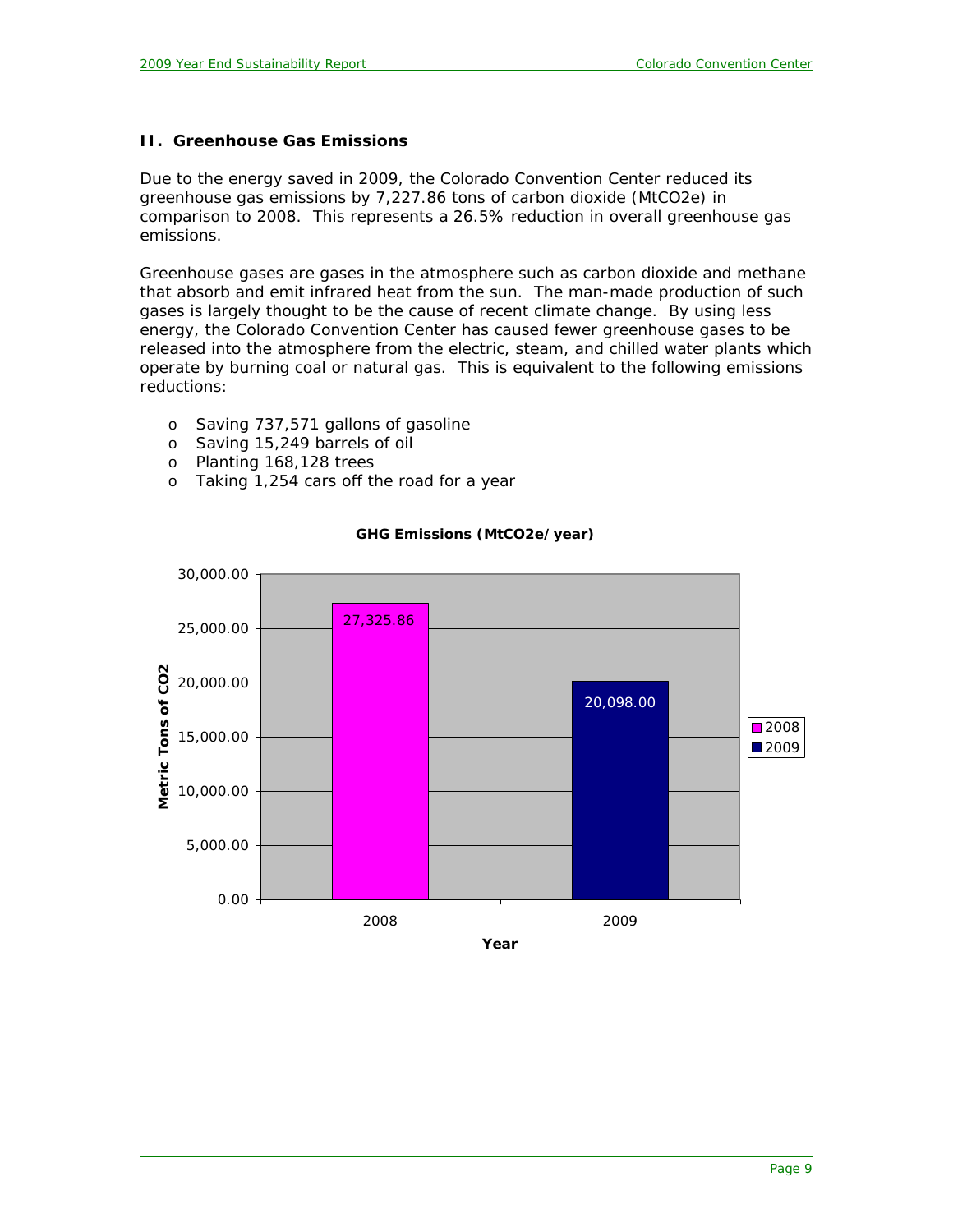# **III. Water**

 $\overline{a}$ 

As a result of various water-saving plumbing fixtures and landscaping practices, the Convention Center used 48.4% less water in 2009 in comparison to 2008. Based on an average price of \$1.967 per thousand gallons of water in 2009, this reduction represents a savings of \$23,222. The amount of water consumed in 2009 was down by 11,814,000 gallons from 2008.

| <b>Description</b>     | 2008           | 2009    | % Change  |
|------------------------|----------------|---------|-----------|
| Average price per kGal |                | \$1.967 |           |
| <b>Total kGal</b>      | 24,434         | 12,620  | $-48.4%$  |
| Avg. kGal/mo.          | 2,036          | 1,052   | -48.4%    |
| Monthly data:          |                |         |           |
| Dec kGal               |                | 2,198   |           |
| Jan kGal               | 3,070<br>3,073 |         |           |
| Feb kGal               |                | 2,304   |           |
| Mar kGal               |                |         | $-28.45%$ |
| Apr kGal               |                |         |           |
| kGal<br>Mav            | 3,060          | 2,083   |           |
| Jun kGal               |                |         |           |
| kGal<br>Jul            |                | 1,392   | $-64.9\%$ |
| kGal<br>Aug            | 6,553          | 909     |           |
| kGal<br>Sep            | 5,244          | 913     | $-82.6%$  |
| kGal<br>Oct            |                | 1,226   | $-17.8%$  |
| kGal<br>Nov            | 3,434          | 1,595   |           |

*There were irregularities in the bill structure between 2008 and 2009; see note below.1*

<sup>&</sup>lt;sup>1</sup> Denver Water used a 2-month billing cycle up until June of 2009, when mid-month the billing structure *was switched to a single-month format. Also, September of 2008 was billed as a single month for the purpose of tracking the water used during the Democratic National Convention, which caused the offset between the 2-month bills from each of the two years.*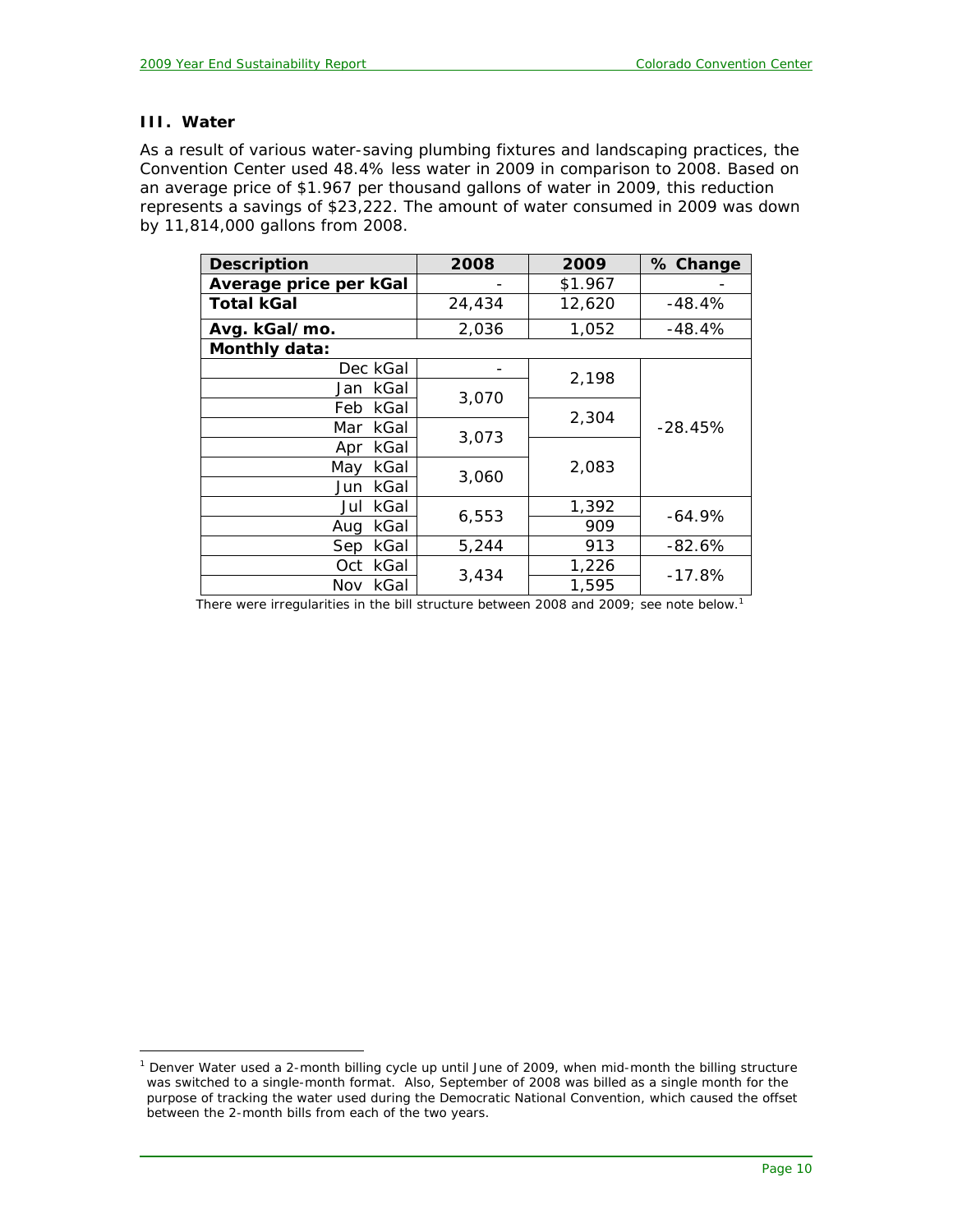

**Water Comparison**

As illustrated in the chart above, there was an abnormally high water usage in July-September 2008, most likely due to the presence of the Democratic National Convention. If the data from these 3 months is excluded, the Convention Center used 34% less water in 2009 compared to 2008.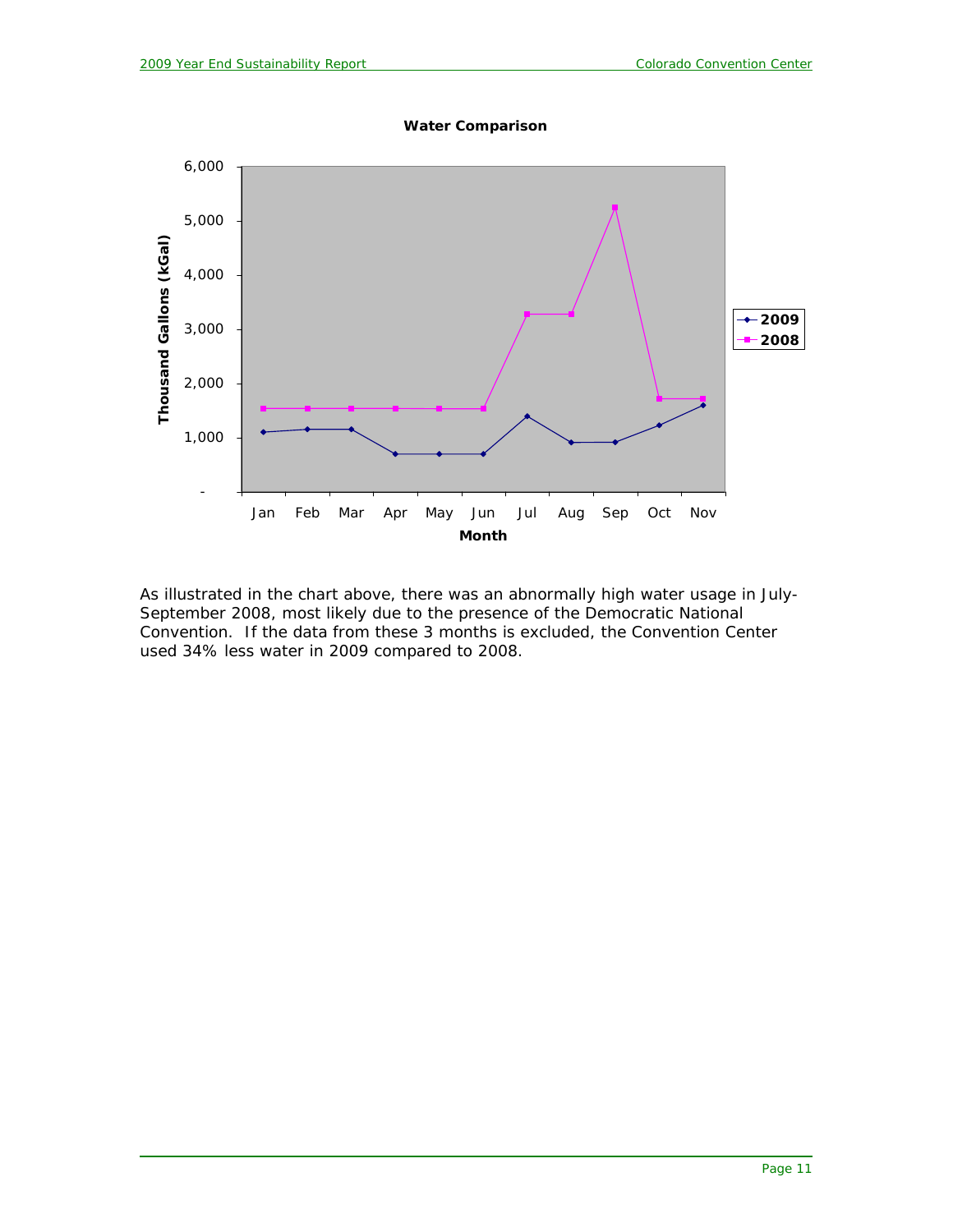#### **IV. Sustainable Purchasing**

The Colorado Convention Center purchases sustainable products in whenever it is economically feasible to do so. Sustainable purchases can be broken down into various categories. The following four categories have been included in this analysis: Office Consumables, Green Cleaning Equipment, Green Cleaning Products, and Durable Goods: Electric Powered Equipment. The Convention Center began tracking its sustainable purchases in August of 2009. Across these four categories, 69% of the purchases, by cost, are considered sustainable.

#### • **Office Consumables**

Office consumables are loosely defined as goods that are regularly used and disposed of throughout the course of business. Examples of office consumables include office paper, ink cartridges, office supplies, and batteries. Sustainable office consumables includes anything from paper with post-consumer recycled content or Forest Stewardship Council (FSC) wood to rechargeable batteries. From August-November of 2009, the Convention Center purchased a total of \$31,221 of office consumables, \$14,423 of which are considered sustainable goods, or 46.2% of the total office consumables purchased throughout this time period.

The U.S. Green Building Council's Leadership in Energy & Environmental Design (LEED) program offers a weighted system for calculating the sustainable value of such purchases. For example, products with double the minimum recycled content count for double their monetary value. Under this system, the Colorado Convention Center purchased \$29,438 worth of sustainable office consumables, or 94.3% of the total.

#### • **Cleaning Products**

Green cleaning products help maintain a healthy indoor environmental air quality through the use of environmentally-preferable chemicals. Such products include Green Seal certified chemicals, trash liners made from rapidly renewable materials, and Environmental Choice certified materials. From August-November of 2009, the Convention Center purchased \$93,083 worth of cleaning products, \$62,941 of which were considered green cleaning products, or 68% of the overall cost of cleaning products.

#### • **Cleaning Equipment**

Green cleaning equipment is equipment used for cleaning the building that helps promote building occupant comfort. For example, equipment operating below certain decibel levels reduces noise associated with cleaning, and ergonomically designed equipment maximizes operator comfort. Of the 87 pieces of cleaning equipment cataloged, 38% are considered green cleaning equipment.

#### • **Durable Goods: Electric Powered Equipment**

Durable Goods: Electric Powered Equipment is equipment such as computers, monitors, radios, and fax machines that are either Energy Star or EPEAT rated (Electronic Product Environmental Assessment Tool). Being rated by such programs ensures that the equipment is energy efficient compared to similar products. From August-November of 2009, the Convention Center purchased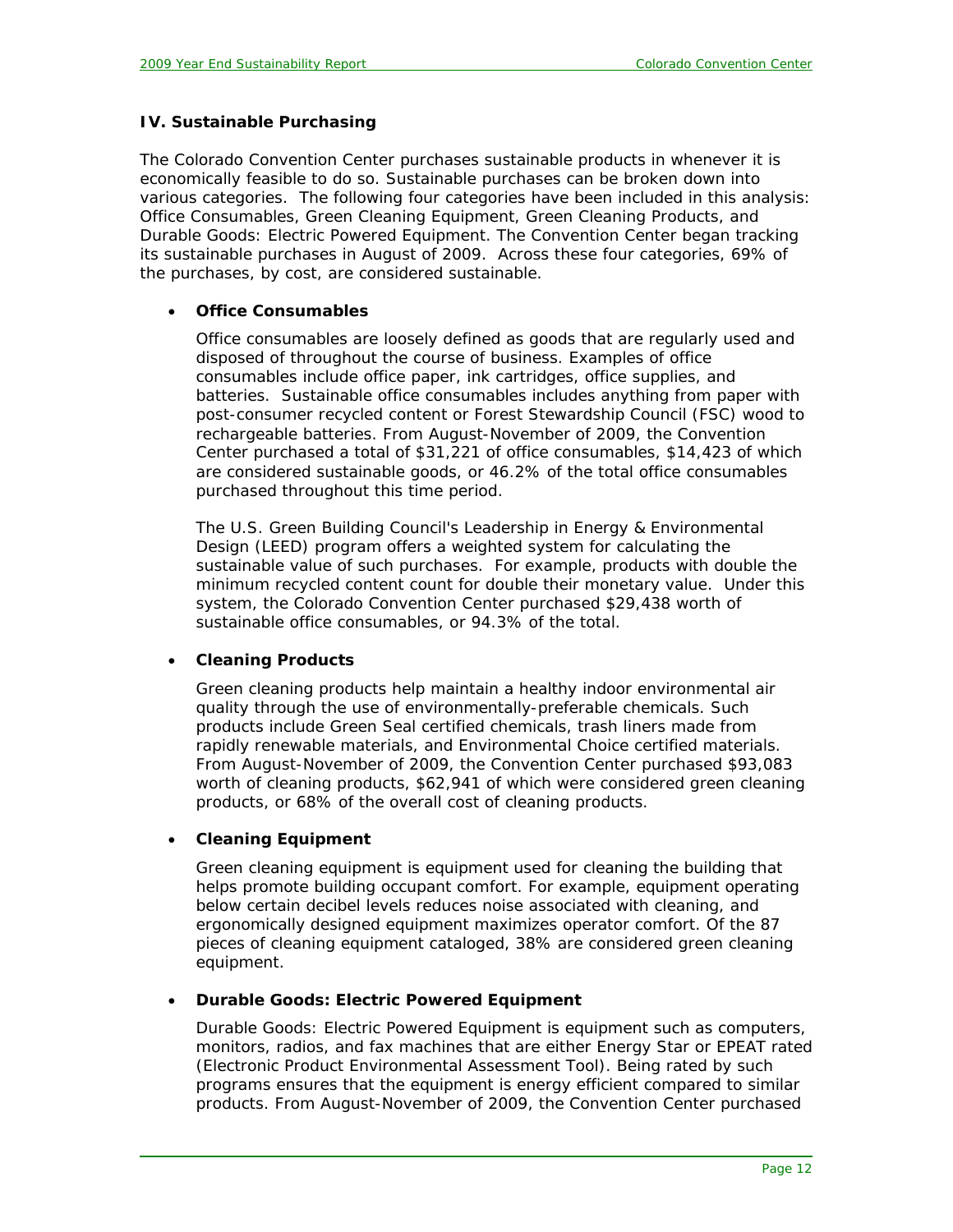\$14,541 worth of Electric Powered Equipment, \$11,094 of which is Energy Star of EPEAT rated, or 76.3% of the overall electric powered equipment purchases by cost.



**Sustainable Purchases, Aug.-Nov. 2009**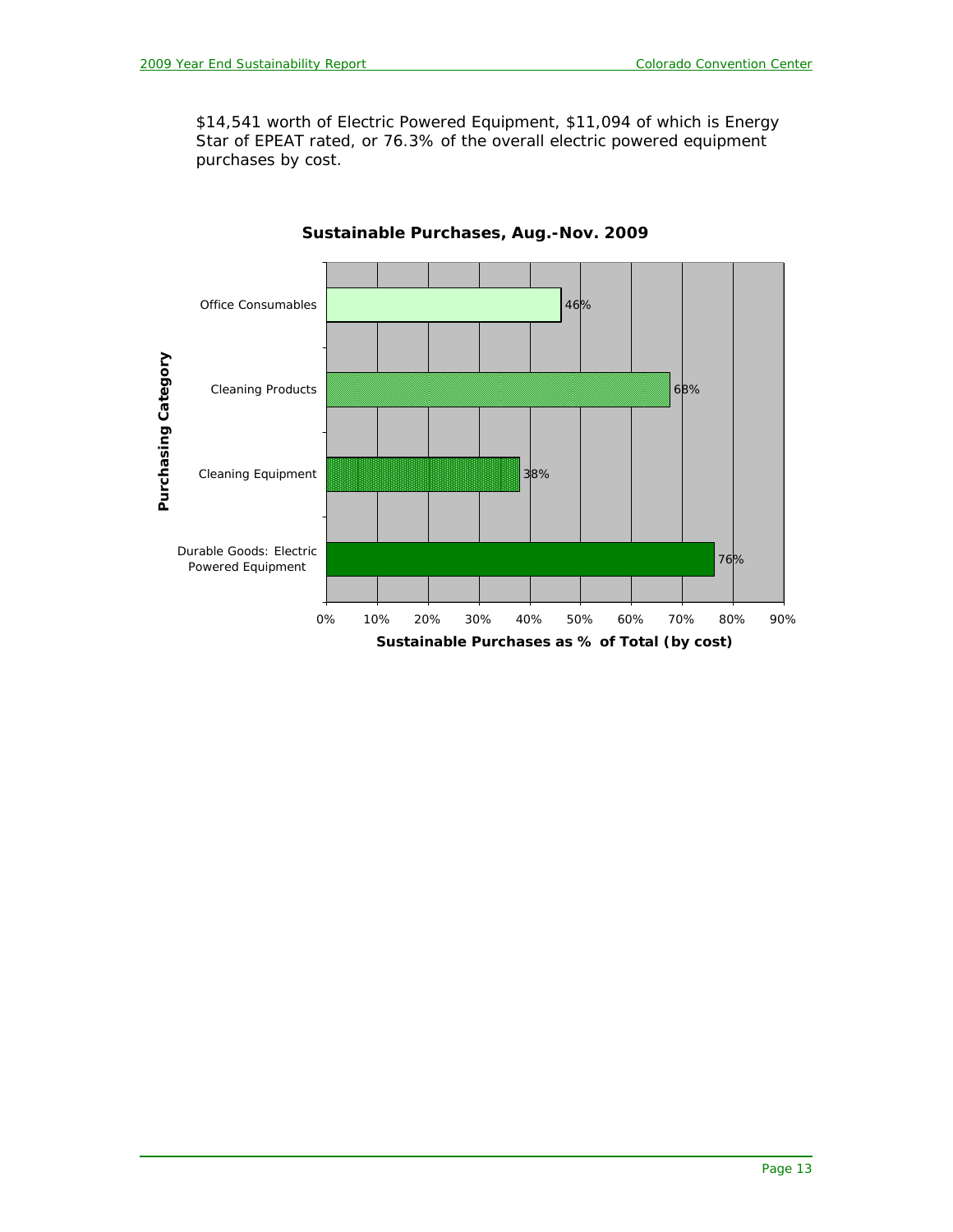#### **V. Waste**

The Colorado Convention Center has in place a recycling and compost program throughout the facility to help minimize the amount of materials hauled to landfills. Additionally, when renovation projects occur, the Convention Center makes an effort to find local companies to donate materials removed from the building. The Convention Center performed a waste audit in October of 2009 and tracked its waste output throughout 2009 in an effort to better understand its waste tendencies, and to assess methods in which to increase participation in recycling and composting.

From January to November of 2009, the Convention Center produced a total of 1,966,479 pounds of waste, such as paper, toner cartridges, glass, plastics, cardboard, food waste, and construction materials:

- o 384,758 pounds of this waste, or 20% of the total, were composted through A1 Organics.
- o 425,500 lbs, or 22% of the total, were recycled through the commingled recycling program with Recycle America.
- o 28,919 lbs., or 1.5% of the total, were recycled through a special vendor or reused off-site. (This mainly applied to construction materials such as HVAC filters, insulation, or carpeting, in addition to the extra convention materials repurposed through the Resource Recovery Room.)
- o The remaining 1,127,302 lbs., or 57% of the total, were sent to landfill through the Waste Management trash hauling service.



# **Waste Diversion Rates 2009**

The Convention Center also recycled 14 desktop computers through the City of Denver's recycling program. Additionally, the Convention Center has a battery recycling program in place with a goal of diverting at least 80% of discarded batteries from the trash.